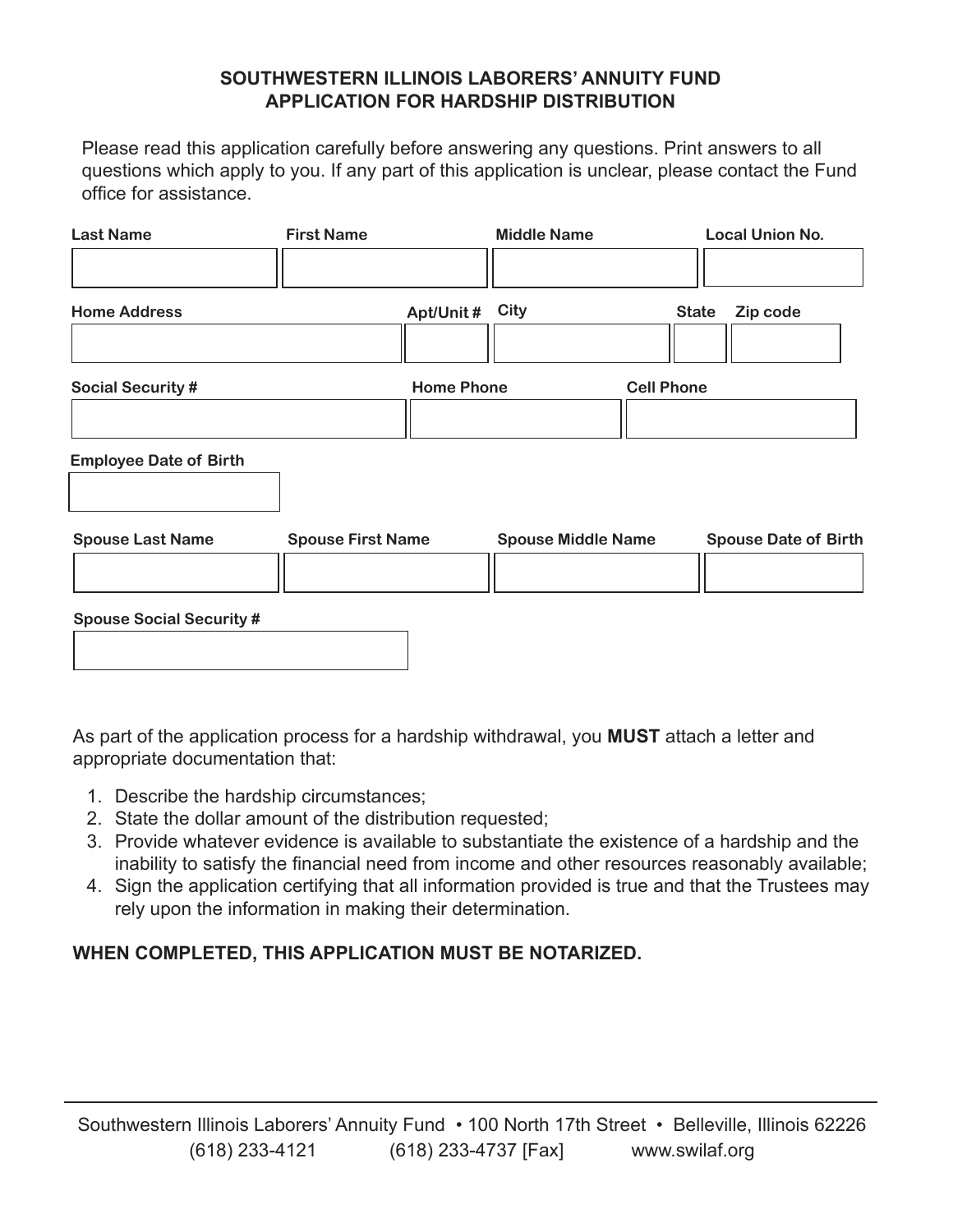## **Southwestern Illinois Laborers' Annuity Fund (Page 2) Application for Hardship Withdrawal**

I, \_\_\_\_\_\_\_\_\_\_\_\_\_\_\_\_\_\_\_\_\_\_\_\_\_\_\_\_\_\_\_\_\_request a withdrawal of \$\_\_\_\_\_\_\_\_\_\_\_\_\_\_\_\_\_\_\_\_\_\_\_ from my Annuity Fund account. (NOTE: The maximum withdrawal is limited to: the lesser of 50% of those contributions made to the Fund on your behalf between August 1, 1987, and the last valuation date preceding the date of withdrawal and the actual amount of the hardship requested. The minimum withdrawal is \$1,000. You shall be limited to three (3) hardship withdrawals from the Annuity Fund during your lifetime. (NOTE: Pursuant to federal law, the Fund Office must withhold 20% for tax purposes; therefore, in order to net to you the requested amount or amount of hardship, the 20% shall be charged to your account.

The withdrawal is for financial hardship due to the following:

Payment of medical expenses arising from my sickness or disability or that of a Spouse, child, or other dependent that are not covered by insurance and that are Deductible medical expenses for federal income tax purposes. (Please submit copies of medical bills not covered by insurance). (No deductibles or co-pays shall be paid). (Bills dated greater than 6 months shall not be considered.)

Purchase of my principal residence (excluding mortgage payments). (Please submit evidence of the intended purchase, attach a signed contract and evidence from the lender that the withdrawal is to be used as a down payment). Payment made payable to financial institution.

Payment of tuition for post-secondary education for myself, my spouse, child or other dependent. (Please submit copy of tuition bill or bills).

To prevent foreclosure of the mortgage on or eviction from my principal residence. (Please submit a copy of foreclosure or eviction notice). Made payable to the financial Institution.

Funeral expenses, not covered by insurance for your spouse, child, or other dependent. (Please submit copies of the funeral expenses). Payments shall be made directly to the Funeral Director.

I certify that all other sources of funds have been exhausted and that my Annuity Fund money must be withdrawn in order to meet this obligation.

Attached to this application is appropriate evidence of such hardship in the form of bills or other documentation establishing an actual expense.